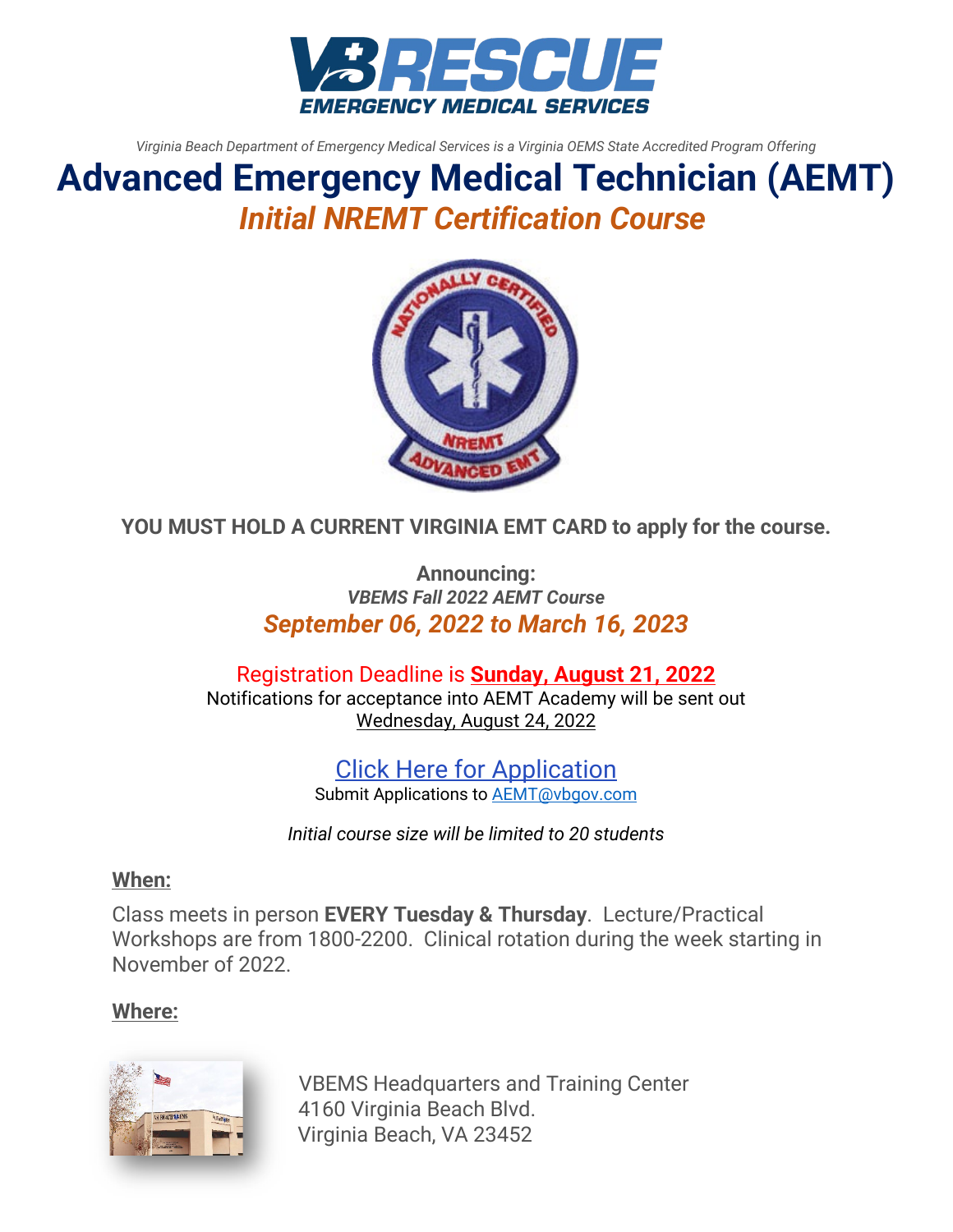# **Clinical Rotations - Various Throughout Week** *(Approximate Hours)***:**

- Emergency Department 36 hours
- Field Internship 72 hours(variable)

# **Tuition: \$ 2,700 \***

This fee helps covers:

- Administrative/instructors' costs
- JBL Book and Platinum Learning Platform
- Platinum EMS Testing Platform
- Program t-shirts/sweatshirt
- AEMT Psychomotor Exam
- AEMT Cognitive Exam *(First attempt)*

JONES & BARTLETT<br>L E A R N I N G

**\* VB Rescue members can enter into an educational contract that offsets the cost of the course**. The contract will require the student to volunteer with the VB Rescue system for period of one (1) year as released AEMT.

## **Other***:*

• Please note student will need to bring their own stethoscope, blue/black pants, and black closed toe shoes

# **Prerequisites:**

- Be a minimum of 18 years of age at the beginning date of the class
- Hold, at a minimum, a high school or general equivalency diploma
- Hold a current Virginia or National Registry Emergency Medical Technician (EMT) Certification for at least 12 months
- Currently released under general supervision within the VB Rescue system and not currently under a training contract with the City of Virginia Beach
- Should be an active member in good standing with a Virginia Beach Volunteer Rescue Squad
- Documentation of an ICS 100 & 200, IS 700 & 800, and AWR-160 certificates, current cardio-pulmonary resuscitation (CPR) course completion, and a current VBEMS OHSA course on file with VBEMS
- [Click Here](https://www.vdh.virginia.gov/content/uploads/sites/23/2016/05/TR-35-Prereqs-and-Conduct-3-5-19.pdf) for a complete list of Virginia Office of EMS Prerequisites for EMS Training, Criminal History, and Standards of Conduct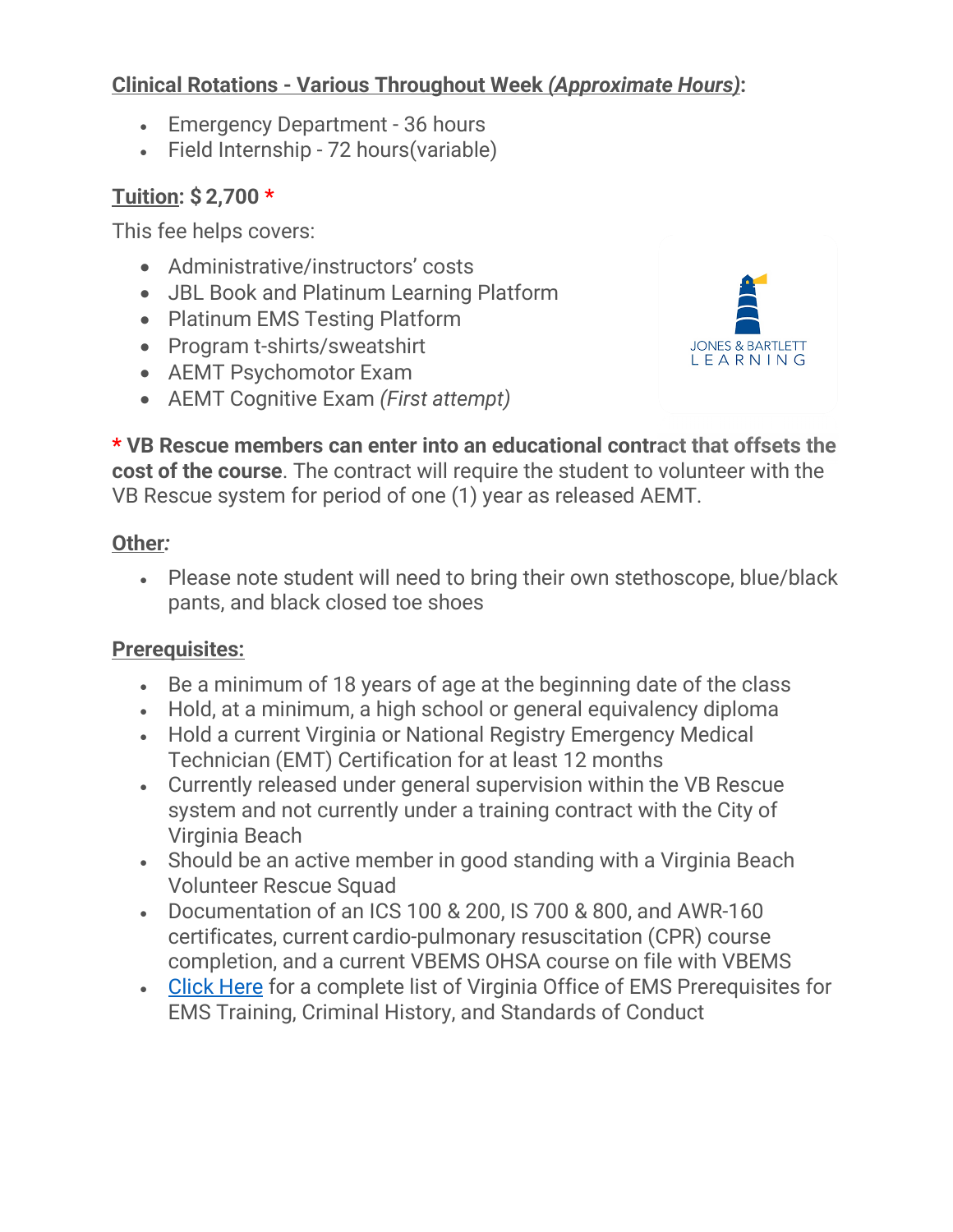**Once Admitted to the Program:** Students must obtain all required vaccinations prior to the start of clinical and field rotations. The vaccination requirements include:

| <b>Communicable Disease Vaccine Requirement</b> |                                                                                                                                                                                                 |
|-------------------------------------------------|-------------------------------------------------------------------------------------------------------------------------------------------------------------------------------------------------|
| Covid Vaccine                                   | • Evidence of two (2) Moderna or Pfizer vaccines appropriately spaced apart, or one                                                                                                             |
|                                                 | (1) Johnson & Johnson vaccine.                                                                                                                                                                  |
| Hepatitis B                                     | • Evidence of a completed vaccine series (if available), and serologic evidence of                                                                                                              |
|                                                 | immunity (required)                                                                                                                                                                             |
|                                                 | • If the HCW is immune, no additional vaccines are needed                                                                                                                                       |
|                                                 | • If the HCW is not immune and has not received any Hepatitis B vaccines, the series of<br>3 Hepatitis B vaccines will be administered, followed by a titer in 4 to 6 weeks.                    |
|                                                 | • If the HCW is not immune and has received the series of 3, a $4th$ dose will be<br>administered followed by a titer in 4 to 6 weeks.                                                          |
|                                                 | • If the titer after the 4 <sup>th</sup> dose is negative, a 5 <sup>th</sup> and a 6 <sup>th</sup> dose will be administered<br>according to the schedule, followed by a titer in 4 to 6 weeks. |
|                                                 | • If after 6 doses of Hepatitis B, the Hepatitis B Antibody Quant continues to be                                                                                                               |
|                                                 | negative, the HCW will be documented as a "non-responder" and education will be<br>provided related to future Hepatitis B exposure(s).                                                          |
|                                                 | • *Sentara will recognize a 2 dose series of Heplisav-B with serologic evidence of                                                                                                              |
|                                                 | immunity.                                                                                                                                                                                       |
| Influenza                                       | • Evidence of an Influenza vaccine during Influenza season for the current year.                                                                                                                |
| MMR (Measles,                                   | For HCWs born in or after 1957 evidence of an MMR vaccine or serologic                                                                                                                          |
| Mumps and Rubella)                              | evidence or immunity to measles and/or mumps or:                                                                                                                                                |
|                                                 | Administer 2 doses of MMR (1 dose now and the 2nd dose at least 28 days                                                                                                                         |
|                                                 | later)                                                                                                                                                                                          |
|                                                 |                                                                                                                                                                                                 |
|                                                 | For HCWs born before 1957 evidence of an MMR vaccine or                                                                                                                                         |
|                                                 | immunity or:                                                                                                                                                                                    |
|                                                 | Administer 2 doses of MMR (1 dose now and the 2nd dose at                                                                                                                                       |
|                                                 | least 28 days later) if no immunity to measles or mumps                                                                                                                                         |
|                                                 | Administer 1 dose of MMR if immune to measles and mumps<br>$\bullet$                                                                                                                            |
|                                                 | but not rubella                                                                                                                                                                                 |
| Tdap (Tetanus,<br>Diphtheria, Pertussis)        | Evidence of one dose of Tdap as an adult and a Tdap/Td booster every 10<br>$\bullet$                                                                                                            |
|                                                 | years thereafter.                                                                                                                                                                               |
| Varicella                                       | Evidence of a completed vaccine series, serologic evidence or immunity, or:<br>$\bullet$                                                                                                        |
| (Chickenpox)                                    | Administer 2 doses of varicella vaccine, 4 weeks apart<br>$\bullet$                                                                                                                             |
| Tuberculosis                                    | Interferon Gamma Immunoassay upon starting<br>$\bullet$                                                                                                                                         |
|                                                 | Annual TB Risk Assessment (Virginia Department of Health or NC Division of<br>$\bullet$                                                                                                         |
|                                                 | Public Health)                                                                                                                                                                                  |